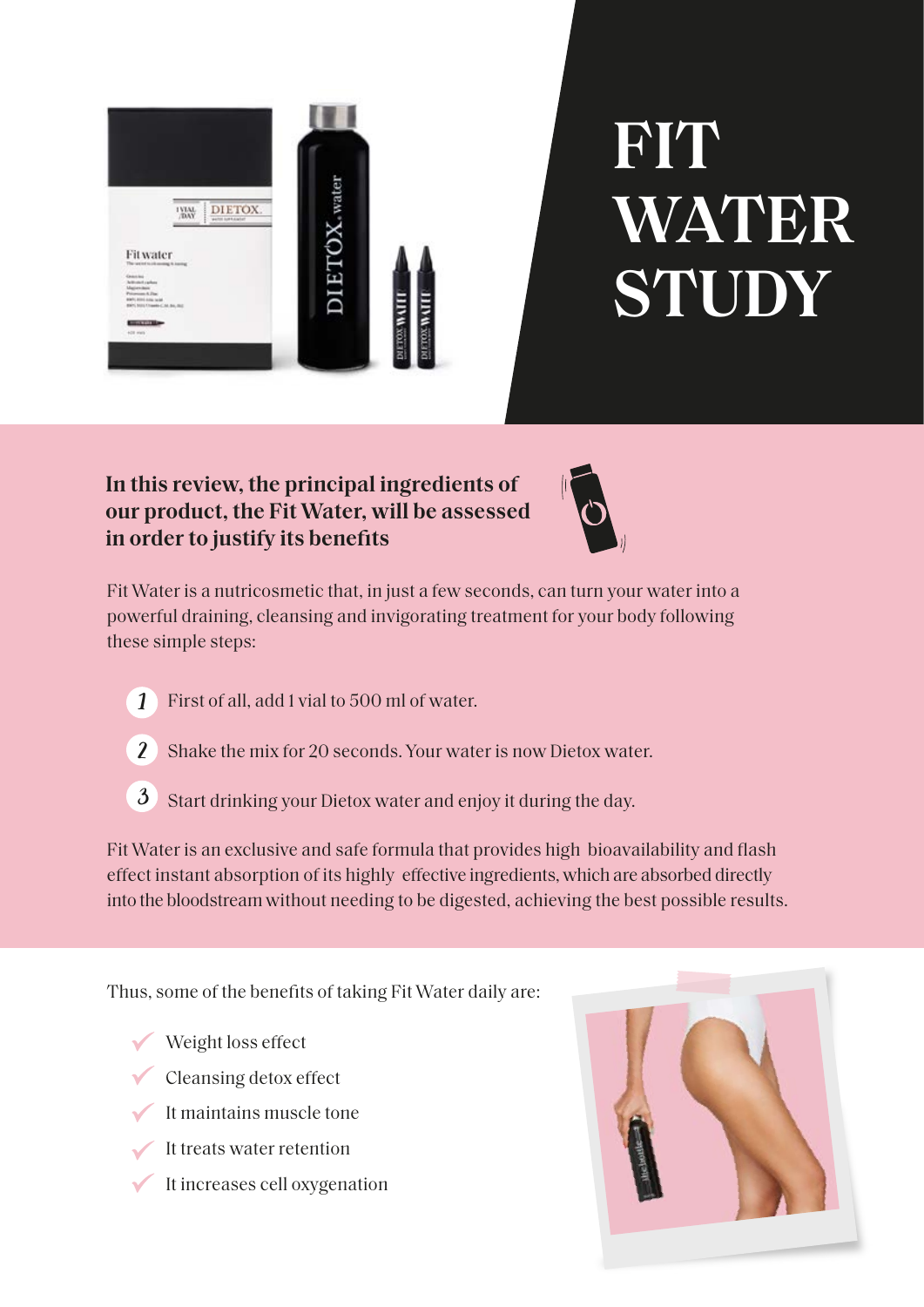## **DANDELION**

Dandelion (Taraxacum officinale) is a plant of the genus Taraxacum and a member of the Asteraceae family rich in **vitamins, minerals, terpenoids, caffeic acid**, and numerous other compounds. Specifically, our formula contains a concentration of 7,5% of this ingredient.

Also, it is important to mention that its roots contain high concentrations of **inulin**, a prebiotic fibre highly beneficial for our gut microbiota because it nourishes the good bacteria in the intestine. Also, the consumption of inulin has been linked with weight loss, because it is a natural appetite suppressant as it is very satisfying.



On the other hand, it has been used as a medicinal herb for a long time as it offers a compelling profile of **bioactive components** with potential **anti-diabetic properties**.

The anti-diabetic properties of dandelion are attributed to bioactive chemical components; these include **chicoric acid, taraxasterol** (TS), **chlorogenic acid**, and **sesquiterpene lactones**. Studies have outlined the useful pharmacological profile of dandelion for the treatment of an array of diseases.

#### **LEAF AND STEM COMONENTS**

- B-sitosterol
- α-amyrin
- Stigmasterol
- Quecetine glycosides
- Monocaffeoyltartaric acid
- Sesquiterpene lactones

(taraxinic acid β-D glucopyyranosides)

- 
- Chicoric acid

#### **FLOWER COMPONENT**

- Caffeic acid
- Chlorogenic acid
- Chrysoeriol
- Luteoline 7-O-glucoside
- Chicoric acid
- Monocaffeoyltartaric acid



**Figure 1.** Image of dandelion and some components present at the level of flowers, stems, and leaves.

#### **ROOT COMPONENT**

- Taraxasterol
- Caffeic acid
- Ixerine
- Chicoric acid
- Ainsloside
- Tetrahydroridentin B
- Monocaffeoyltartaric acid
- 11 β, 131-dihydrolactucin
- Taraxacolide β-D glucoside
- Taraxinic acid β-D glucoside

### **References:**

https://pubmed.ncbi.nlm.nih.gov/30000932/ https://www.ncbi.nlm.nih.gov/pmc/articles/PMC5553762/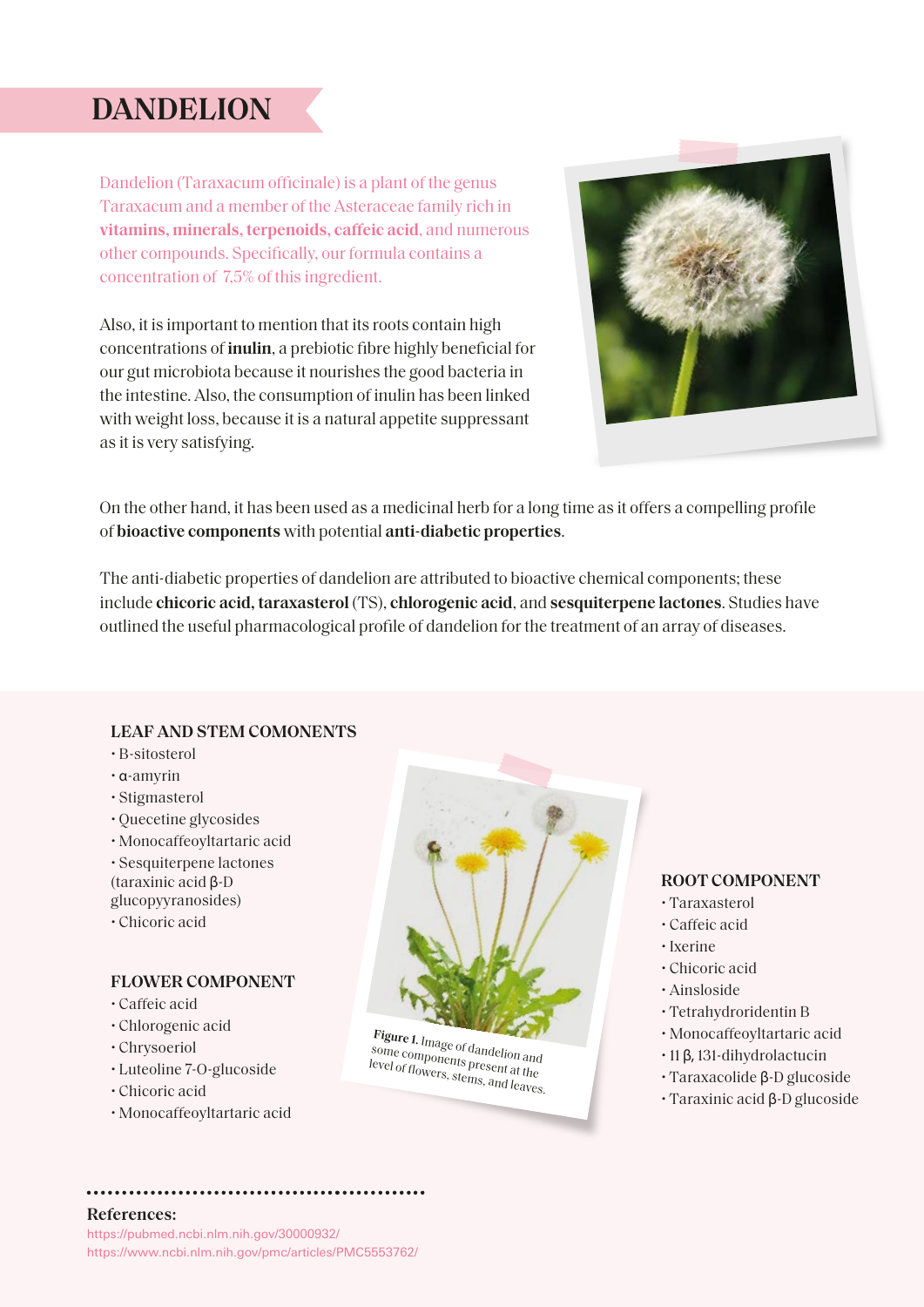## **MILK THISTLE**

Milk thistle (Silybum marianum) is the most used plant in the treatment of liver disease and gallbladder disorders. The active complex of milk thistle is a lipophilic extract from the seeds of the plant and is composed of three isomer **flavonolignans** (silybin, silydianin, and silychristin) collectively known as **silymarin.** Specifically, our formula contains up to 7,5% of milk thistle.

Silymarin acts as an **antioxidant** by reducing **free radical production** and **lipid peroxidation**, has **antifibrotic activity**  and may act as a **toxin blockade agent** by inhibiting binding of toxins to the hepatocyte cell membrane receptors. Also, milk thistle is known to have properties antiviral and **anti-inflammatory**.

As mentioned before, milk thistle is often promoted for its **liver-protecting effects** and it's regularly used as a complementary therapy by people who have **liver damage, non-alcoholic fatty liver disease, hepatitis** and even **liver cancer.**



#### **References:**

https://pubmed.ncbi.nlm.nih.gov/20564545/ https://pubmed.ncbi.nlm.nih.gov/26755857/ https://pubmed.ncbi.nlm.nih.gov/26367736/ https://pubmed.ncbi.nlm.nih.gov/2671116/ https://pubmed.ncbi.nlm.nih.gov/28125040/ https://pubmed.ncbi.nlm.nih.gov/9027949/





- Horsetail (Equisetum arvense) contains antioxidants and silica, which helps support bone health. For that reason, some practitioners recommend horsetail as a treatment for osteoporosis. Also, it is used as a diuretic to treat "fluid retention", as it helps the body get rid of excess fluid by increasing urine output. Specifically, our formula contains up to 7,5% of horsetail.
- Also, the consumption of horsetail may benefit your  $\bullet$ hair due to its silicon and antioxidant contents. On the one hand, antioxidants help reduce micro-inflammation and the aging of hair fibers caused by free radicals. On the other hand, the silicon content in hair fibers results in a lower rate of hair loss, as well as increased brightness.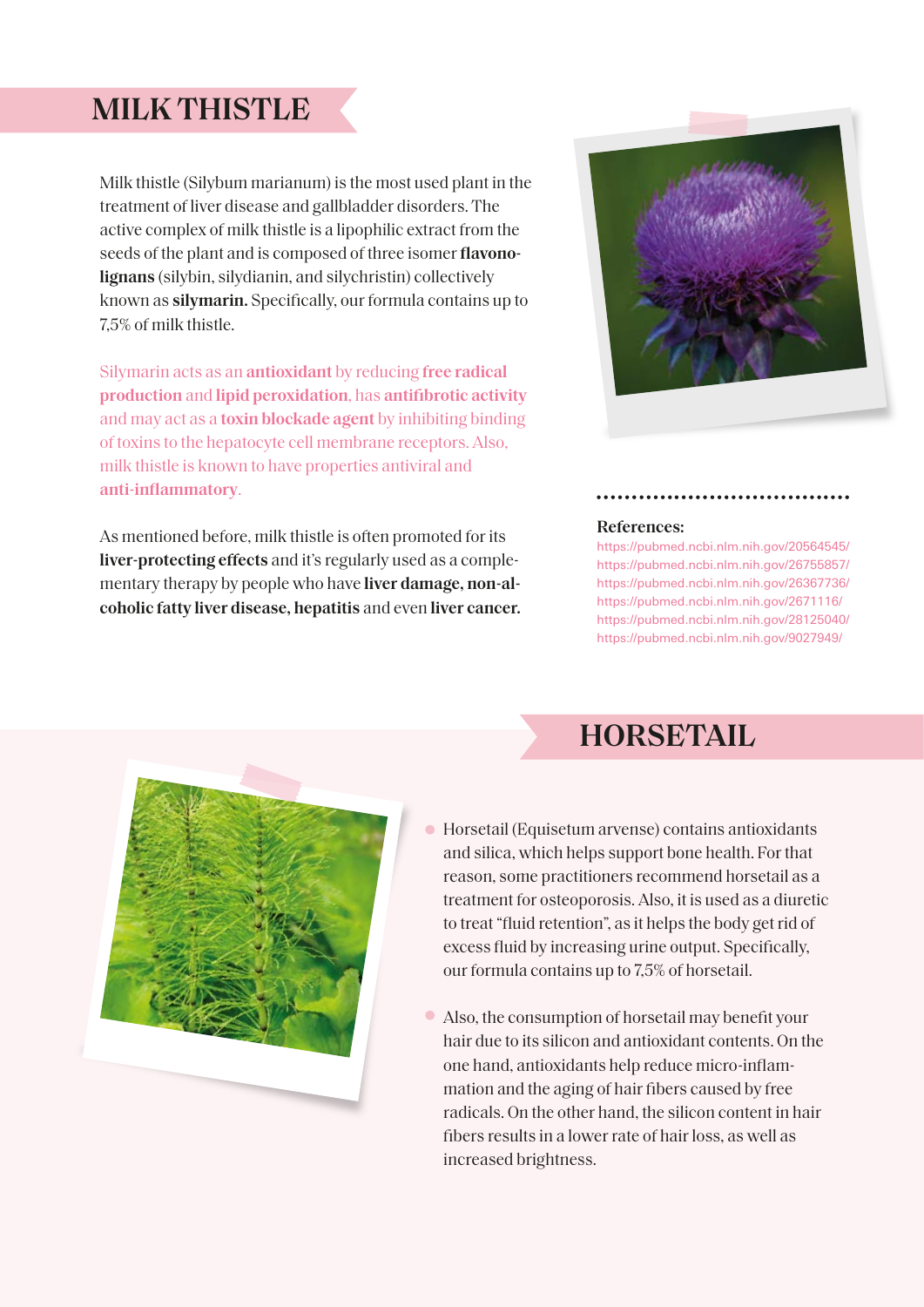Other potential benefits include:

- Anti-inflammatory activity as the consumption of horsetail may inhibit lymphocytes.
- Antimicrobial activity as horsetail seems to have potent activity against bacteria and fungi.
- Antioxidant activity as horsetail is rich in phenolic compounds that inhibit oxidative damage to cellular membranes.
- Antidiabetic effect as the consumption of horsetail may help lower blood sugar levels and regenerate damaged pancreatic tissue.





**References:** https://pubmed.ncbi.nlm.nih.gov/25088216/

## **HAWTHORN**

Hawthorn (Crataegus oxyacantha) is a fruit-bearing shrub with an extensive history of medical use in many countries. Uses have included the treatment of digestive ailments, dyspnea, kidney stones, and cardiovascular disorders. Specifically, our formula contains up to 7,5% of pure hawthorn.

Its main use today is for various cardiovascular conditions as well as for ischemic heart disease (IHD). The cardiovascular effects are believed to be the result of positive inotropic activity, ability to increase the integrity of the blood vessel wall and improve coronary blood flow, and positive effects on oxygen utilization. In fact, it seems that flavonoids, polyphenols, and oligomeric procyanidins are postulated to account for all these effects.

Likewise, it has also been observed in the last years that hawthorn extracts possess serum lipid-lowering, anti-oxidative, and vascular endothelial protection properties, thus gaining popularity, especially for its anti-atherosclerosis effects.



#### **References:**

https://pubmed.ncbi.nlm.nih.gov/11887407/ https://www.ncbi.nlm.nih.gov/pmc/articles/PMC7047282/ https://www.ncbi.nlm.nih.gov/pmc/articles/PMC3249900/ https://www.ncbi.nlm.nih.gov/pmc/articles/PMC7047282/ https://www.ncbi.nlm.nih.gov/pmc/articles/PMC7047282/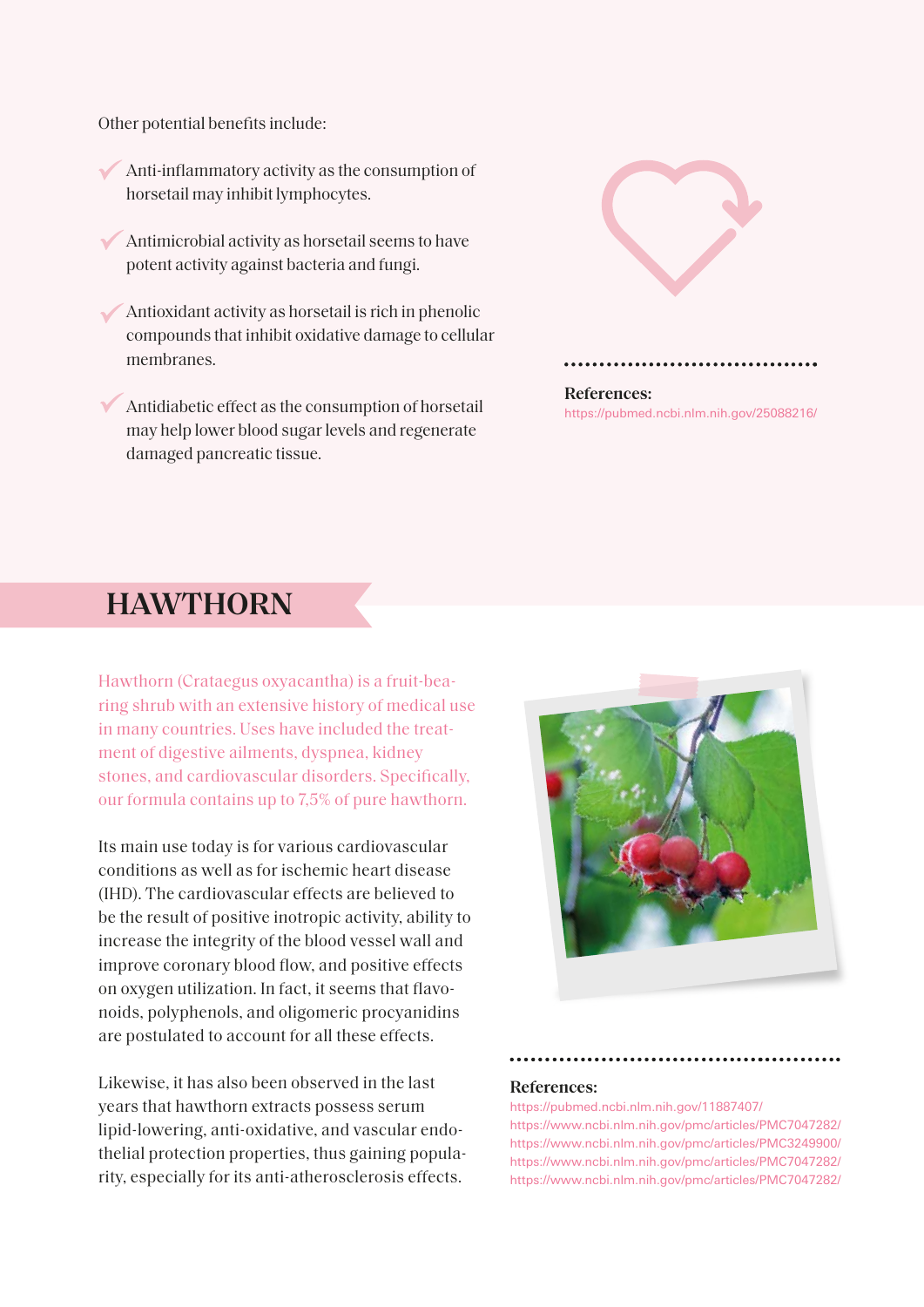## **GREEN TEA**



Green tea comes from the plan Camellia sinensis and is rich in antioxidants. Its antioxidant property makes it a predominant regulator in mediating free radicals, which is of significant use in healthcare. Also, green tea is composed of polyphenols, flavanols, flavonols, caffeine, minerals, and trace amounts of vitamins and amino acids. Specifically, our formula contains 7,5% of green tea.

Green tea phytochemicals are a potent source of exogenous antioxidant candidates that could nullify excess endogenous reactive oxygen species (ROS) and reactive nitrogen species (RNS) inside the body, and thereby diminish the impact of photoaging.

Regarding its benefits, green tea is known to stimulate the central nervous system and cardiac function in humans. Numerous research findings suggest the role of tea in mediating the proper functioning of the cardiovascular system, reduction of body mass, and even decreasing the risk of cancer, liver disease, and neurodegenerative diseases. Many of these beneficial effects of green tea are due to its catechin, particularly (-)-epigallocatechin-3-gallate (EGCG), content.

Regarding weight, catechins or EGCG have been observed to have a positive effect on weight loss and weight maintenance by reducing up to 5-10% of body weight, having an habitual consumption. Also, its consumption it's related with reduction in waist circumference and a decrease in total cholesterol and LDL plasma levels.

#### **References:**

https://www.ncbi.nlm.nih.gov/pmc/articles/PMC6412948/ https://www.ncbi.nlm.nih.gov/pmc/articles/PMC2855614/ https://pubmed.ncbi.nlm.nih.gov/19597519/ https://pubmed.ncbi.nlm.nih.gov/26093535/